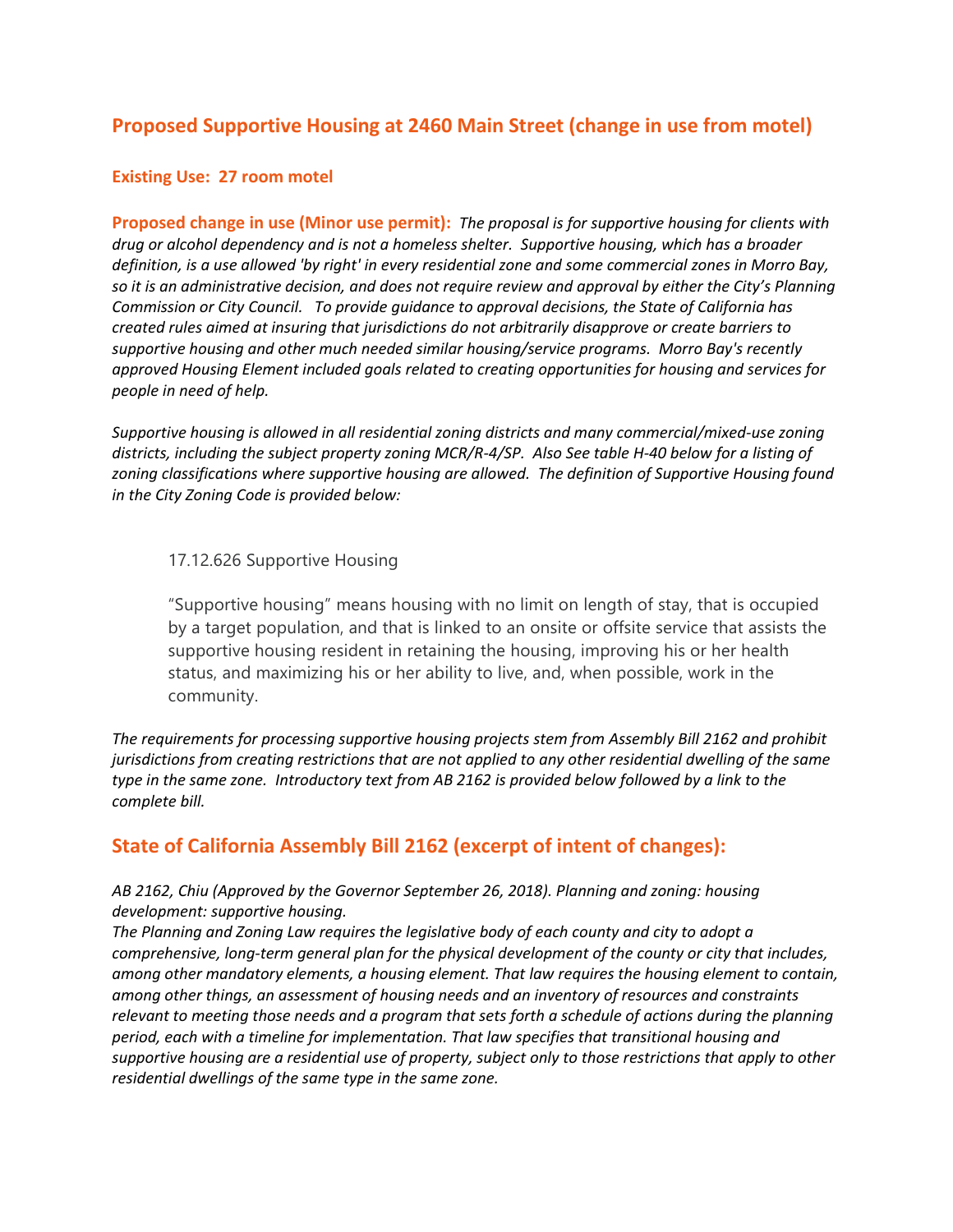*This bill would make a non-substantive change to this requirement.*

*The Planning and Zoning Law requires the rezoning of sites identified in the inventory of sites by specific deadlines where the inventory does not identify adequate sites to accommodate the need for groups of all household income levels. That law further requires this rezoning to accommodate 100% of the need for housing for very low and low-income households, as specified, on sites zoned to permit owner-occupied and rental multifamily residential use by right during the planning period and defines the term "use by right" for these purposes.*

*This bill would require that supportive housing be a use by right in zones where multifamily and mixed uses are permitted, including nonresidential zones permitting multifamily uses, if the proposed housing development meets specified criteria, and would require a local government to approve, within specified periods, a supportive housing development that complies with these requirements. The bill would require that a developer of supportive housing provide the planning agency with a plan for providing supportive services, with documentation demonstrating that supportive services will be provided onsite to residents in the project and describing those services, as provided. The bill would prohibit the local government from imposing any minimum parking requirement for units occupied by supportive housing residents if the development is located within ½ mile of a public transit stop. The bill would specify that its provisions do not (1) preclude or limit the ability of a developer to seek a density bonus from the local government or (2) expand or contract the authority of a local government to adopt or amend an ordinance, charter, general plan, specific plan, resolution, or other land use policy or regulation that promotes the development of supportive housing.*

**Link to complete AB2162 (2018): [https://leginfo.legislature.ca.gov/faces/billTextClient.xhtml?bill\\_id=201720180AB2162](https://leginfo.legislature.ca.gov/faces/billTextClient.xhtml?bill_id=201720180AB2162)**

# **From the 2020-2028 Adopted Housing Element**

# **Link to full 2020-2028 Housing Element:**

[https://www.morrobayca.gov/DocumentCenter/View/14806/Adopted-Housing-Element-](https://www.morrobayca.gov/DocumentCenter/View/14806/Adopted-Housing-Element-Reso-79-20)[Reso-79-20](https://www.morrobayca.gov/DocumentCenter/View/14806/Adopted-Housing-Element-Reso-79-20)

**Page 3-87**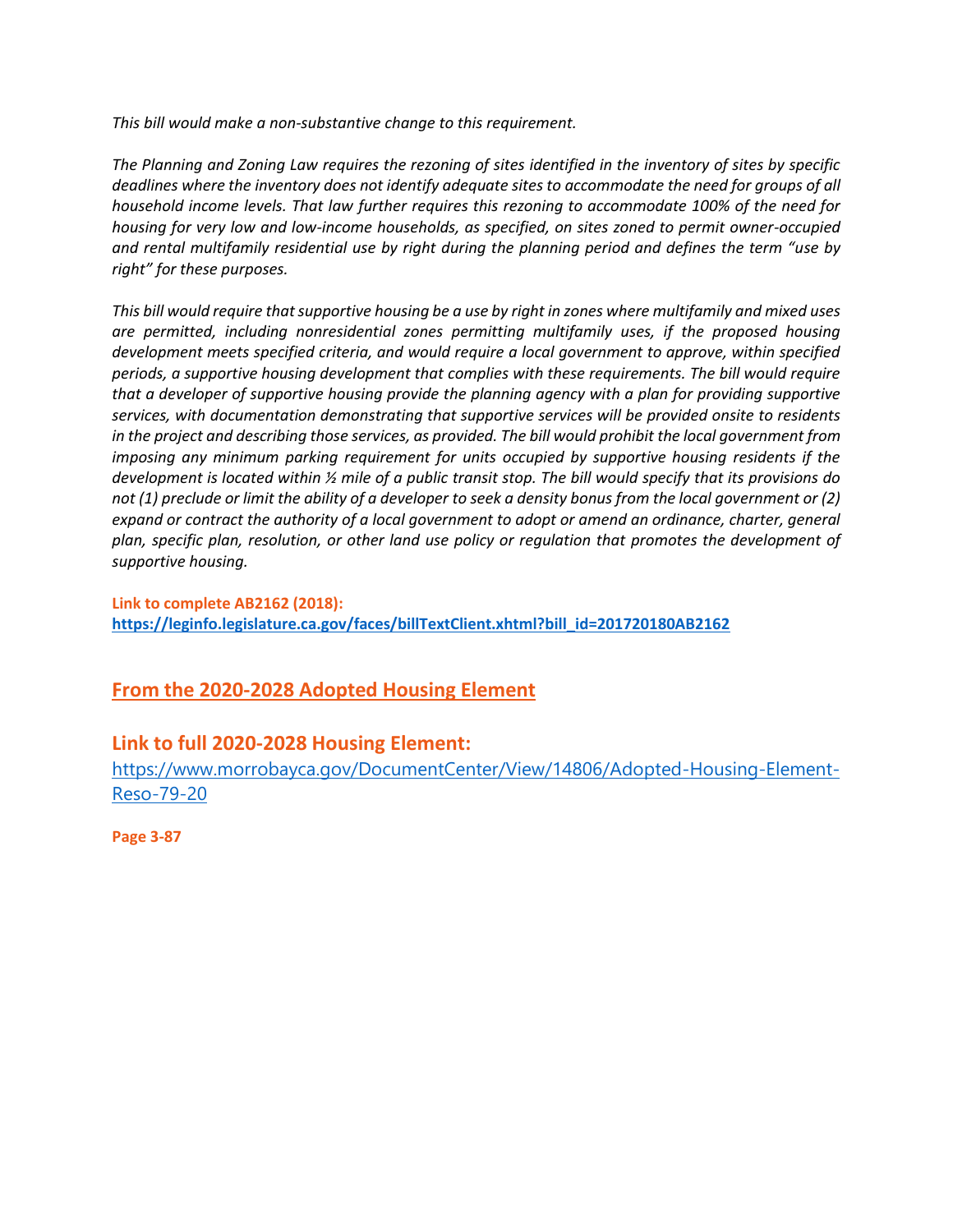|                                          | <b>Zone Districts</b> |           |         |            |            |            |            |       |            |
|------------------------------------------|-----------------------|-----------|---------|------------|------------|------------|------------|-------|------------|
| <b>Housing Types Permitted</b>           | AG                    | <b>RA</b> | $R - 1$ | $R-2$      | $R-3$      | $R - 4$    | <b>CCR</b> | $C-1$ | <b>MCR</b> |
| Single-Family Dwellings                  | P                     | p         | P       | P          | <b>MUP</b> | <b>MUP</b> | P          |       | <b>MUP</b> |
| Duplexes                                 |                       |           |         | p          | P          | p          |            |       | <b>MUP</b> |
| <b>Multifamily Dwellings</b>             |                       |           |         | <b>CUP</b> | P          | P          |            |       | MUP        |
| <b>Accessory Dwelling Units</b>          | P                     | p         | P       | P          | P          | P          |            |       |            |
| Manufactured Homes                       | P                     | p         | P       | P          |            |            |            |       | <b>MUP</b> |
| Senior Housing Units                     |                       |           |         |            |            |            |            | P1    |            |
| <b>Mobile Home Parks</b>                 |                       |           |         | <b>CUP</b> | <b>CUP</b> | <b>CUP</b> |            |       |            |
| Rooming and Boarding House               |                       |           |         |            | <b>CUP</b> | <b>CUP</b> |            |       |            |
| Residential Care Facilities <sup>2</sup> | P                     | p         | P       | P          | P          | P          |            |       |            |
| Employee Housing (6 or fewer)            |                       |           | P       | P          | P          | P          | P          | P     | P          |
| Employee Housing (36 or fewer)           | P                     | p         |         |            |            |            |            |       |            |
| Transitional and Supportive Housing      | P                     | p         | P       | P          | P          | P          | p          |       | P          |
| <b>Emergency Shelters</b>                |                       |           |         |            |            |            |            | P     |            |
| Single-Room Occupancy Units              |                       |           |         |            |            |            |            | P     | P          |

# Table H-40. **Housing Types Permitted by Zone**

Source: Morro Bay Zoning Ordinance, accessed 2019

P - Permitted by right; CUP - Conditional use permit required; MUP - Minor use permit required

 $\mathbf{a} \in \mathbb{R}^d$ 

#### **Page 3-89/90**

## **Supportive and Transitional Housing**

Supportive housing is defined by Section 50675.14 of the Health and Safety Code as housing with linked on-site or off-site services with no limit on the length of stay and that is occupied by a target population as defined in Health and Safety Code Section 53260 (i.e., low-income person with mental disabilities, AIDS, substance abuse or chronic health conditions, or persons whose disabilities originated before the age of 18). Services linked to supportive housing usually focus on retaining housing, living and working in the community, and/or health improvement.

Pursuant to SB 2, transitional and supportive housing shall be considered residential uses and permitted by right in all zones where multifamily and mixed uses are permitted, and subject only to those development standards and restrictions that apply to other residential uses of the same type in the same zone. In 2014 the Morro Bay City Council adopted Ordinance No. 584, which amends the Zoning Ordinance to add the current definition of transitional housing and supportive housing, as stated in this document, and lists these as permitted uses in all zoning districts allowing residential uses.